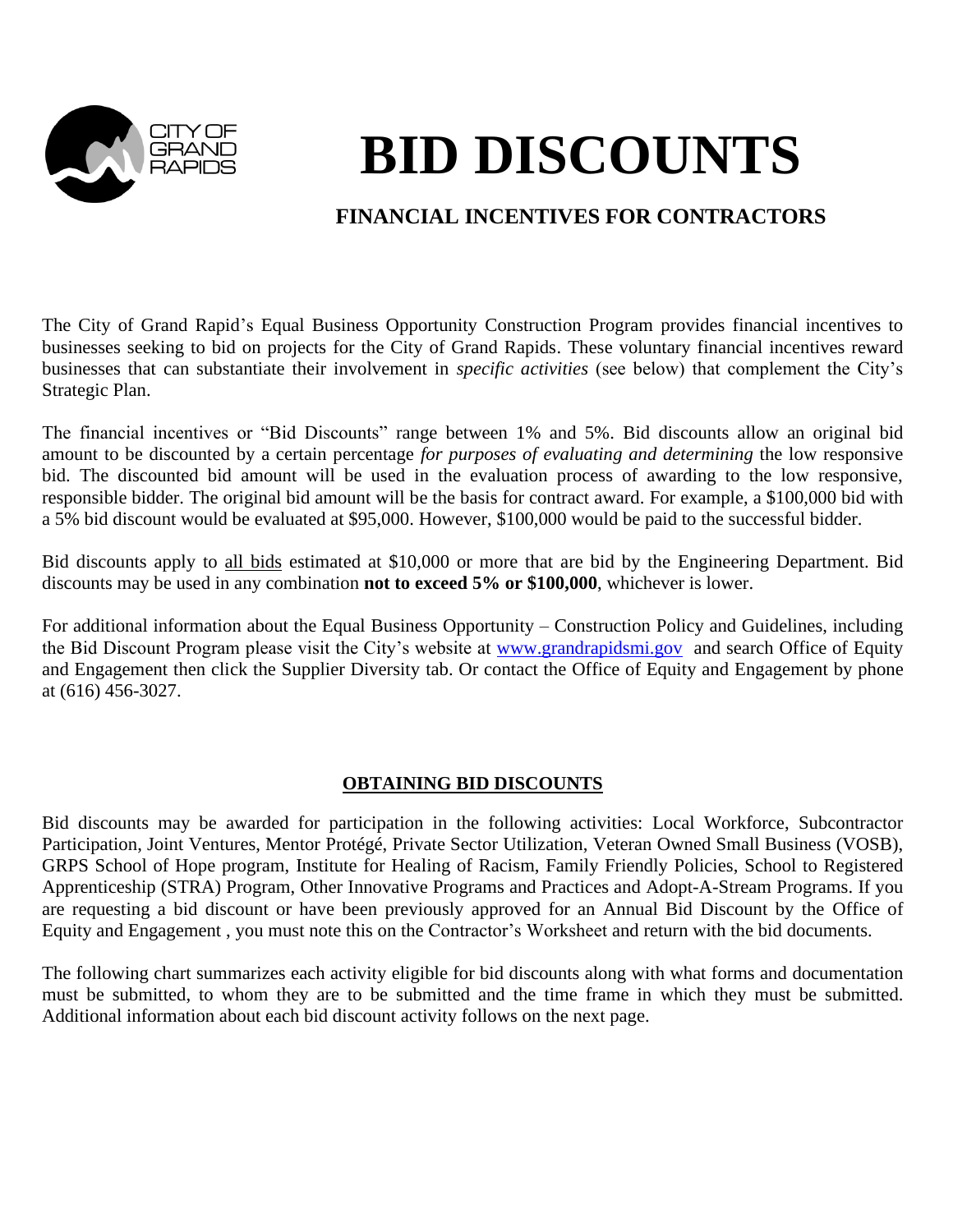|                                           | <b>SUMMARY OF BID DISCOUNTS</b>                                          |                                                                                                              |  |  |  |  |
|-------------------------------------------|--------------------------------------------------------------------------|--------------------------------------------------------------------------------------------------------------|--|--|--|--|
|                                           |                                                                          |                                                                                                              |  |  |  |  |
| <b>Bid Discount Activity</b>              | <b>Annual Bid Discount Request</b>                                       | <b>Bid Application Required w/Documentation</b>                                                              |  |  |  |  |
| <b>Subcontractor Participation</b>        | Submit to Engineering Dept. with bid                                     |                                                                                                              |  |  |  |  |
|                                           | documents<br>Submit to Office of Equity and                              | Complete subcontractor Affidavit                                                                             |  |  |  |  |
|                                           | Engagement fifteen (15) calendar days                                    |                                                                                                              |  |  |  |  |
| <b>Local Workforce</b>                    | prior to bid opening with required                                       | Attach EEO 201 and employment verification                                                                   |  |  |  |  |
|                                           | documentation.                                                           |                                                                                                              |  |  |  |  |
| Joint Venture                             | Submit to Engineering Dept. with bid                                     | Must be pre-qualified with the Engineering Dept. as a                                                        |  |  |  |  |
|                                           | documents                                                                | Joint Venture prior to bid opening                                                                           |  |  |  |  |
|                                           | Submit to Office of Equity and                                           |                                                                                                              |  |  |  |  |
| <b>Construction Workforce Development</b> | Engagement fifteen (15) calendar days                                    | Employee work verification and program verification                                                          |  |  |  |  |
|                                           | prior to bid opening with required<br>documentation                      |                                                                                                              |  |  |  |  |
|                                           | Submit to Office of Equity and                                           | Copy of Apprentice Certification from State of                                                               |  |  |  |  |
|                                           | Engagement fifteen (15) calendar                                         | Michigan Department of Labor or Industry                                                                     |  |  |  |  |
| Registered Apprenticeship                 | days prior to bid opening with                                           | Recognized credential.                                                                                       |  |  |  |  |
|                                           | required documentation                                                   |                                                                                                              |  |  |  |  |
|                                           | Submit to Office of Equity and                                           |                                                                                                              |  |  |  |  |
|                                           | Engagement fifteen $(15)$ calendar days                                  | Copy of Mentor Protégé Agreement (See EBO                                                                    |  |  |  |  |
| Mentor Protégé                            | prior to bid opening with required                                       | Construction Policy and Guidelines)                                                                          |  |  |  |  |
|                                           | documentation.                                                           |                                                                                                              |  |  |  |  |
|                                           | Submit to Office of Equity and                                           | Certified Micro-LBE firm names, project names,                                                               |  |  |  |  |
| Private Sector Utilization                | Engagement fifteen (15) calendar days                                    | owner contact information, actual payment                                                                    |  |  |  |  |
|                                           | prior to bid opening with required                                       | disbursement amount and dates, and the total company                                                         |  |  |  |  |
|                                           | documentation<br>Submit to Office of Equity and                          | revenue for calendar year.                                                                                   |  |  |  |  |
|                                           | Engagement fifteen (15) calendar days                                    | Attach evidence of registration with the Central                                                             |  |  |  |  |
| Veteran Owned Small Business (VOSB)       | prior to bid opening with required                                       | Contractors Registry (CCR) as a veteran and small                                                            |  |  |  |  |
|                                           | documentation.                                                           | business.                                                                                                    |  |  |  |  |
|                                           | Submit to Office of Equity and                                           |                                                                                                              |  |  |  |  |
| GRPS School of Hope Program               | Engagement fifteen (15) calendar days                                    | Attach evidence of participation by at least 10% of                                                          |  |  |  |  |
|                                           | prior to bid opening with required                                       | firm's permanent workforce                                                                                   |  |  |  |  |
|                                           | documentation.<br>Submit to Office of Equity and                         |                                                                                                              |  |  |  |  |
|                                           | Engagement fifteen (15) calendar days                                    | Attach evidence of completion of an institute by at                                                          |  |  |  |  |
| <b>Institutes for Healing Racism</b>      | prior to bid opening with required                                       | least 10% of firm's permanent workforce.                                                                     |  |  |  |  |
|                                           | documentation                                                            |                                                                                                              |  |  |  |  |
|                                           | Submit to Equal Opportunity Dept. fifteen                                |                                                                                                              |  |  |  |  |
| <b>Family Friendly Policies</b>           | (15) calendar days prior to bid opening                                  | Attach evidence of official recognition of a practice or<br>policy by a federal, state or local organization |  |  |  |  |
|                                           | with required documentation                                              |                                                                                                              |  |  |  |  |
|                                           |                                                                          | Attach evidence of participation with (a) student who                                                        |  |  |  |  |
| School-To-Registered Apprenticeship       | Submit to Office of Equity and<br>Engagement. fifteen (15) calendar days | lives in the City of Grand Rapids, and (b) attends a<br>Grand Rapids high school or Grand Rapids Public      |  |  |  |  |
| Program                                   | prior to bid opening with required                                       | School's GED Testing program for the entire period of                                                        |  |  |  |  |
|                                           | documentation                                                            | training and (c) student earns a Certificate of                                                              |  |  |  |  |
|                                           |                                                                          | Completion from KISD.                                                                                        |  |  |  |  |
|                                           | Submit to Office of Equity and                                           |                                                                                                              |  |  |  |  |
| Adopt-A-Stream Program                    | Engagement fifteen (15) calendar days                                    | Attach proof of active annual participation with West                                                        |  |  |  |  |
|                                           | prior to bid opening with required                                       | Michigan Environmental Action Council                                                                        |  |  |  |  |
|                                           | documentation                                                            |                                                                                                              |  |  |  |  |
|                                           | Submit to Office of Equity and<br>Engagement fifteen (15) calendar days  | Complete form and attach documentation of other                                                              |  |  |  |  |
| Other innovative program or practice      | prior to bid opening with required                                       | innovative program or practice to be reviewed by the                                                         |  |  |  |  |
|                                           | documentation                                                            | <b>Community Relations Commission</b>                                                                        |  |  |  |  |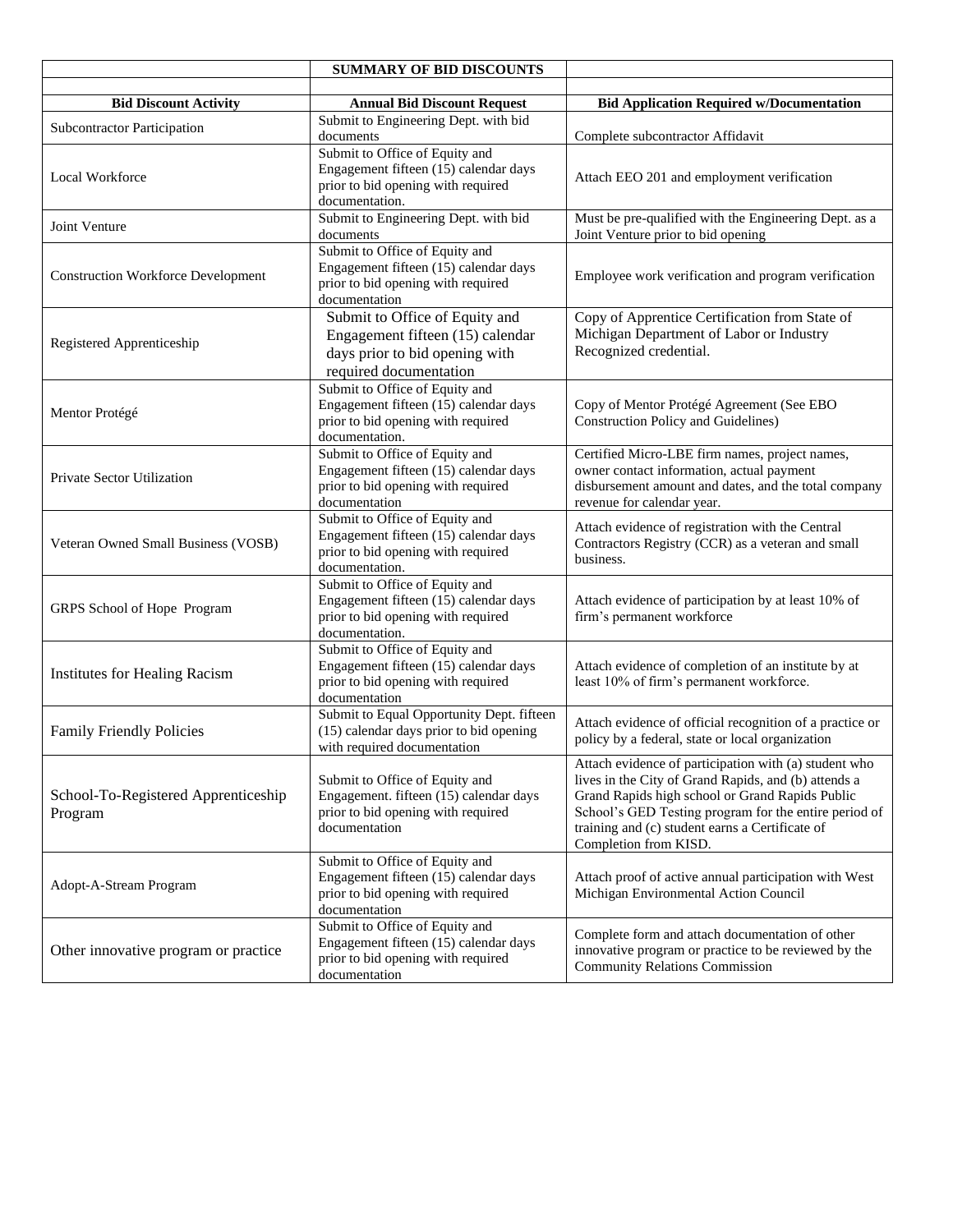## **BID DISCOUNT DETAIL**

**Social Equity:** The City will give up to 2% bid discounts to contractors showing that they currently employ City of Grand Rapids residents (lives within the City limits) as part of their permanent workforce.

**Local Workforce**: The City will give up to 2% bid discount to businesses showing that they currently employ City of Grand Rapids residents (living within the City limits) as part of their permanent workforce. **Submit Annual Bid Discount Request and EEO 201form with all supporting documentation to the Office of Equity and Engagement at least fifteen (15) days prior to the bid opening date.**

**Registered Apprenticeship-** The City will give up to 3% bid discount to a company participating or employing an employee in a Registered Apprenticeship program approved by the Department of Labor's Office of Apprenticeship for the State of Michigan can achieve 1-3 bid discount points, if they employ an Apprentice who received an industry recognized credential ("Completion of Registered Apprenticeship" certificate) that is portable and certifies occupational proficiency.

**Prosperous Economy:** Bid Discount will be applied to those businesses that support activities that improve the business environment and encourage business development in the area of mentor protégé and private sector utilization:

**Subcontractor Participation:** Bids will be discounted when utilization of certified Micro-LBE subcontractor participation is achieved by the contractor. **Provide this information with the bid response for each bid to the Engineering Department. The following schedule will be used to determine the discounted bid amount:**

| <b>Certified Micro-LBE</b><br><b>Subcontractor Participation</b> | <b>Discount</b><br><b>Percentage</b> |
|------------------------------------------------------------------|--------------------------------------|
| $1.0 - 2.5\%$                                                    | 1.0%                                 |
| $2.51 - 5.0\%$                                                   | 1.5%                                 |
| $5.01 - 7.5\%$                                                   | 2.0%                                 |
| $7.51 - 10.0\%$                                                  | 2.5%                                 |
| 10.01-15.0%                                                      | 3.0%                                 |
| 15.01–18.0%                                                      | 4.0%                                 |
| $18.01\% +$                                                      | 5.0%                                 |

**Joint Venture:** When at least one of the joint venture partners is a Micro-LBE, the City will apply a 5% discount. **Submit the Joint Venture's Articles of Incorporation with the bid response for each bid to the Engineering Department.**

**Mentor Protégé Program***:* The City will apply a bid discount of 2% to an approved mentor protégé programs that facilitate the business development of a small and emerging firm at complex skill and responsibility levels. Participating mentor protégé programs must be approved as meeting the following requirements:

### Eligibility Requirements

A written agreement signed by both Mentor and Protégé organizations. Agreement must be a minimum of 18 months in total or aggregate. Agreement must have been in effect for at least six (6) months before eligible for bid discounts. Reporting requirements should be included.

Mentor Firms: Mentor firms shall be well established and experienced enough to provide developmental assistance. A mentor firm must have construction persons with sufficient knowledge and experience to help the protégé firm set improvement goals and set and meet deadlines. Mentor firms must be pre-qualified with the Engineering Department. A mentor firm may have multiple protégé firms provided the mentor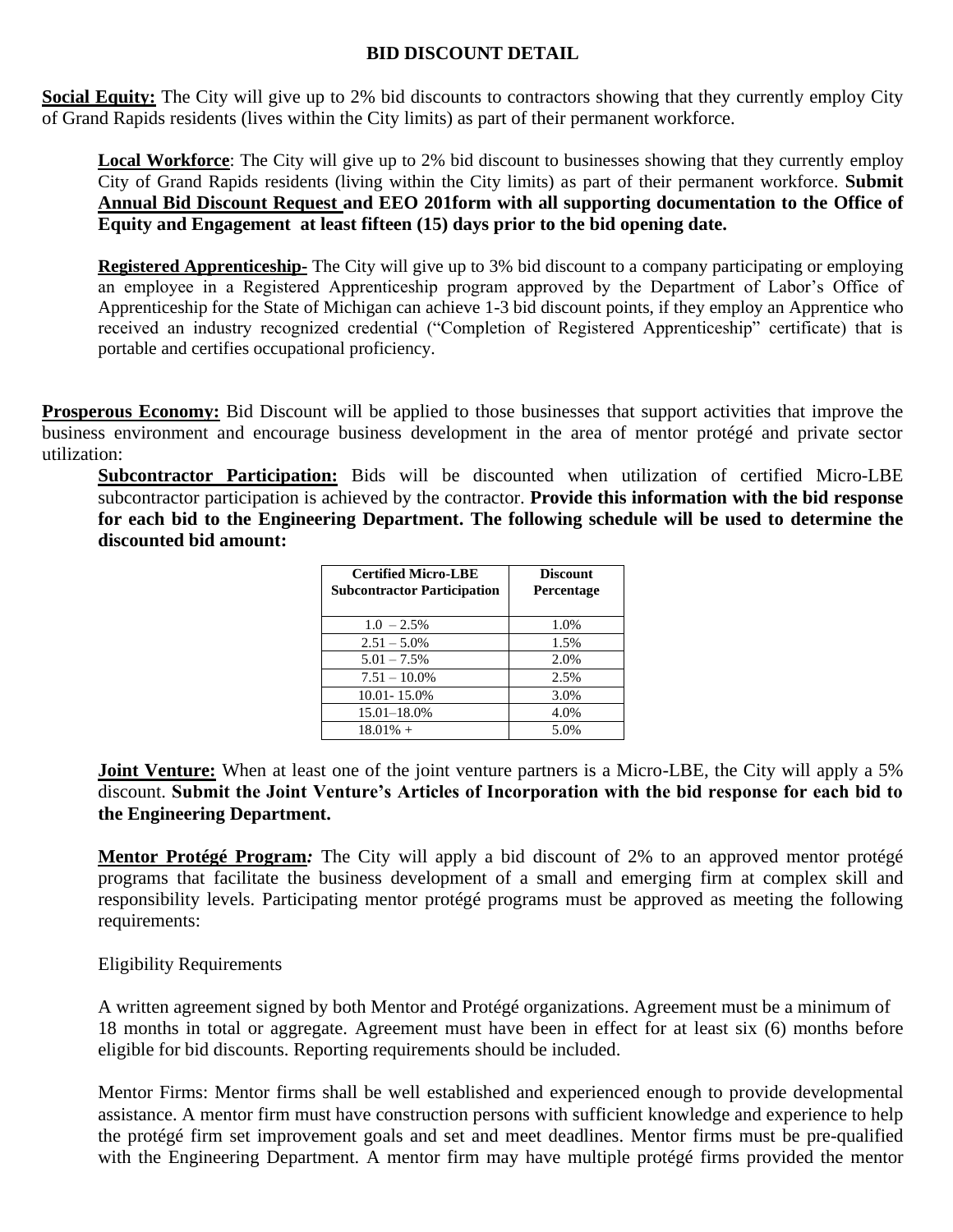firm has the capacity to maintain the scope of activities agreed upon in the signed mentor protégé agreement.

Protégé Firms: Firms eligible to participate as a protégé must be pre-qualified by the Engineering Department as a small and emerging business. The Diversity and Inclusion Officewill maintain a list of protégé firms. Protégé firms can have multiple mentors so long as a Mentor-Protégé agreement is not a duplication of the assistance provided by another Mentor-Protégé agreement.

Scope: The City of Grand Rapids encourages and supports mentor protégé programs that provide a broad array of services and resources to facilitate the growth and development of small and emerging firms. The scope of services that can be provided by a mentor firm should include but not be limited to:

- Management guidance in finance, organization and workforce development,
- Technical or engineering assistance,
- Marketing, networking and public relations assistance, and
- Free or reduced cost for use of facilities and/or equipment.
- Mentor personnel may be temporarily assigned to the protégé firm for training purposes only.

**Submit Annual Bid Discount Request form and completed copy of mentor protégé agreement to the Office of Equity and Engagement at least fifteen (15) calendar days prior to the bid opening date.**

**Private Sector Utilization:** Prime contractors utilizing certified Micro-LBE subcontractors, pursuant to the City's Equal Business Opportunity-Certification Policy, on non-City of Grand Rapids projects for work completed during the previous twelve (12) month period ending December 31st may be eligible for a bid discount based on the following schedule. **Submit documentation that includes the following information: Certified Micro-LBE firm names, project name, actual payment disbursement amount and dates, and the total company revenue for calendar year.** 

| <b>Private Sector Micro-LBE</b><br><b>Participation</b> | <b>Discount Percentage</b> |  |  |  |  |  |
|---------------------------------------------------------|----------------------------|--|--|--|--|--|
| $5.0 - 10.0\%$                                          | 1.0%                       |  |  |  |  |  |
| $10.01\% +$                                             | $2.0\%$                    |  |  |  |  |  |

**Veteran Owned Small Business (VOSB):** A bid discount of 1% will be applied to contractors that show evidence of registration with the System of Award Management or SAM (formerly Central Contractors Registry (CCR) as a veteran and small business. **Submit Annual Bid Discount Request Form and along with supporting documentation to the Office of Equity and Engagement at least fifteen (15) calendar days prior to the bid opening date.**

**Construction Workforce Development:** Construction businesses may be eligible from 1-to-3 bid discount points if they provide employment opportunities for entry-level positions or higher for graduates of designated construction entry programs. One of the points is earned from Grand Rapids residency of hire. See contact information of designated programs on Diversity and Inclusion website.

**Enriched Lives:** Bid Discounts will be applied to contractors that can show evidence of community partnerships that enrich the lives of the citizens of Grand Rapids through any of the activities listed below during the previous twelve (12) month period ending December 31<sup>st.</sup> Submit **Annual Bid Discount Request Form and supporting documentation to the Diversity and Inclusion Office at least fifteen (15) calendar days prior to the bid opening date.**

**Grand Rapids Public Schools SCHOOL OF HOPE Program**: Evidence of participation by at least 10% of a firm's permanent workforce.

**Institute for the Healing of Racism:** Evidence of completion of an institute by at least 10% of a firm's permanent workforce.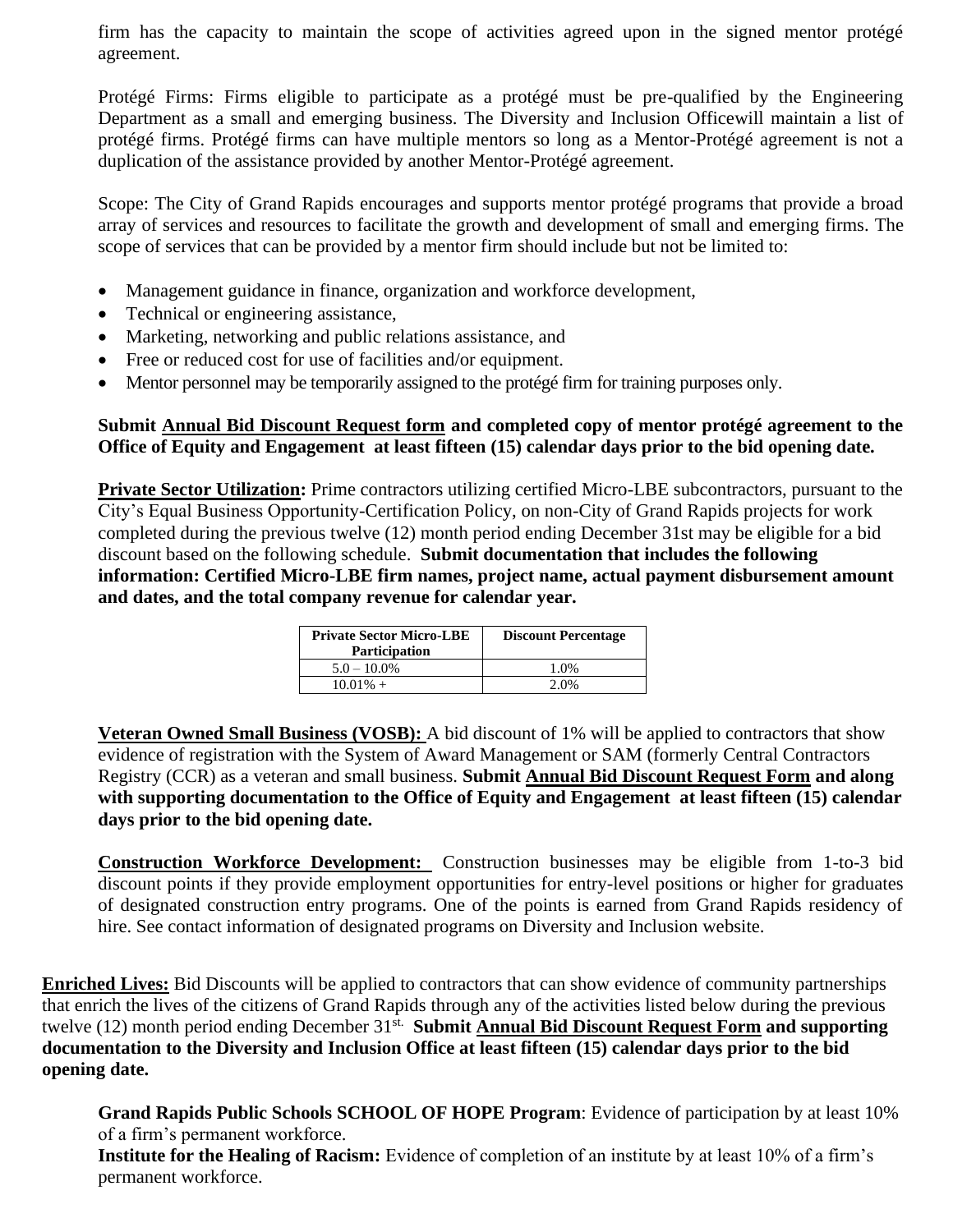**Family Friendly Policies:** Evidence of official recognition of a practice or policy by a federal, state or local organization as being family friendly.

**School-To-Registered Apprenticeship (STRA) Program** with Kent Intermediate School District (KISD): Evidence of participation with (a) a student who lives in the City of Grand Rapids, (b) attends a Grand Rapids high school or Grand Rapids Public School's GED Testing program for the entire period of training, and (c) student earns a Certificate of Completion from KISD, will be eligible for a 1% bid discount. Multiple participation (three or more) with students meeting the requirements in (a), (b) and (c) will be eligible for a 2% bid discount.

**Other Innovative programs and practices**: Evidence of activities done in partnership with Grand Rapids public schools, Grand Rapids non-public schools or with area colleges and universities such as job training programs, job re-entry programs, apprenticeship programs, mentorship and internship programs that provide evidence of positive impact on the objectives of the City's Sustainability Plan may be considered for bid discount.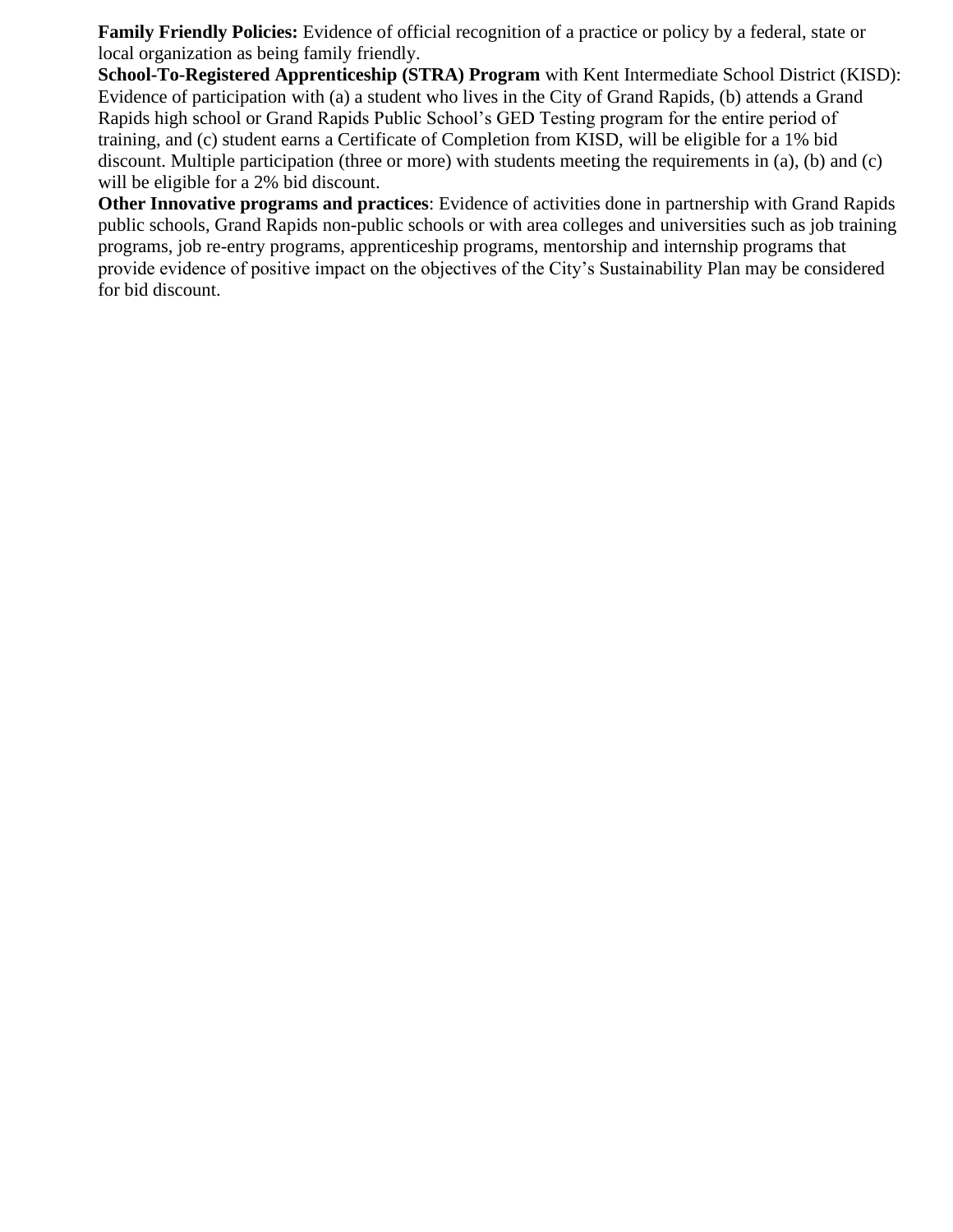# Annual Bid Discount Request Form

Use this form to document all relevant activities in which your firm participated during the previous calendar year (January 1 – December 31). All discount accrued up to 5% will be applied to qualified projects bid during the current calendar year. Form and required documentation must be submitted to the Office of Equity and Engagement a minimum of 15 working days prior to the bid opening date.

|                   |                                                                                    | Phone: $(\_\_\)$ Fax: $(\_\_\)$ Fax: $(\_\_)$ E-Mail: $\_\_\_\_\_$ E-Mail: $\_\_\_\_\_$ Federal ID #                                                                                                                                           |  |  |
|-------------------|------------------------------------------------------------------------------------|------------------------------------------------------------------------------------------------------------------------------------------------------------------------------------------------------------------------------------------------|--|--|
|                   |                                                                                    |                                                                                                                                                                                                                                                |  |  |
|                   | 1. Type of discount you are applying for (check all that apply):                   |                                                                                                                                                                                                                                                |  |  |
|                   | $\Box$ Local Workforce (1-2% bid discount)                                         | Attach a copy of the EEO 201 form (Verification of workforce info will be required)                                                                                                                                                            |  |  |
|                   |                                                                                    | $\Box$ Construction Workforce Development (1-3% bid discount)<br>Verification employment for graduates from designated construction entry programs (1-2), additional point for GR residency.                                                   |  |  |
| for GR residency. | $\Box$ Registered Apprenticeship (1-3% bid discount)                               | Copy of Apprentice Certification from State of Michigan Department of Labor or Industry Recognized credential. (1-2), additional point                                                                                                         |  |  |
|                   | $\Box$ Mentor Protégé (2% bid discount)<br>Attach copy of Mentor Protégé Agreement |                                                                                                                                                                                                                                                |  |  |
|                   | $\Box$ Private Sector Utilization (1-2% bid discount)                              | Attach documentation that includes the following information: Certified Micro-LBE firm names, project names, actual payment<br>disbursement amounts and dates, and the total company revenue for calendar year.                                |  |  |
|                   |                                                                                    | $\Box$ Veteran Owned Small Business (VOSB) (1% bid discount)<br>Attach evidence of registration with the as a veteran and small business                                                                                                       |  |  |
|                   | $\Box$ GRPS SCHOOL OF HOPE Program (1% bid discount)                               | Attach evidence of participation by at least 10% of firm's permanent workforce.                                                                                                                                                                |  |  |
|                   |                                                                                    | $\Box$ Institutes for Healing Racism (1% bid discount)-See institutes for healing racism resources<br>Attach evidence of completion of an institute by at least 10% of firm's permanent workforce.                                             |  |  |
|                   | $\Box$ Family Friendly Policies (1% bid discount)                                  | Attach evidence of official recognition of a practice or policy by a federal, state or local organization as being family friendly.                                                                                                            |  |  |
|                   |                                                                                    | $\square$ School-To-Registered Apprenticeship (STRA) Program (1-2% bid discount)<br>Attach evidence of participation as listed in EBO-Construction Guidelines.                                                                                 |  |  |
|                   | $\Box$ Other innovative program or practice                                        |                                                                                                                                                                                                                                                |  |  |
|                   | $\Box$ Adopt-A-Stream Program (1% bid discount)                                    | Attach proof of active annual participation with West Michigan Environmental Action Council in a full season of cleaning up,<br>monitoring and restoring rivers or streams within the City of Grand Rapids.                                    |  |  |
| Commission.       |                                                                                    | $\Box$ Other innovative program or practice (1% or more bid discount)-Submit Other Innovative Program or Practice Form and attach<br>additional relevant information or substantiation for review and consideration by the Community Relations |  |  |

 *Additional information may be requested for each discount.*

Authorized Signature – must be the owner or chief executive officer of the above listed company.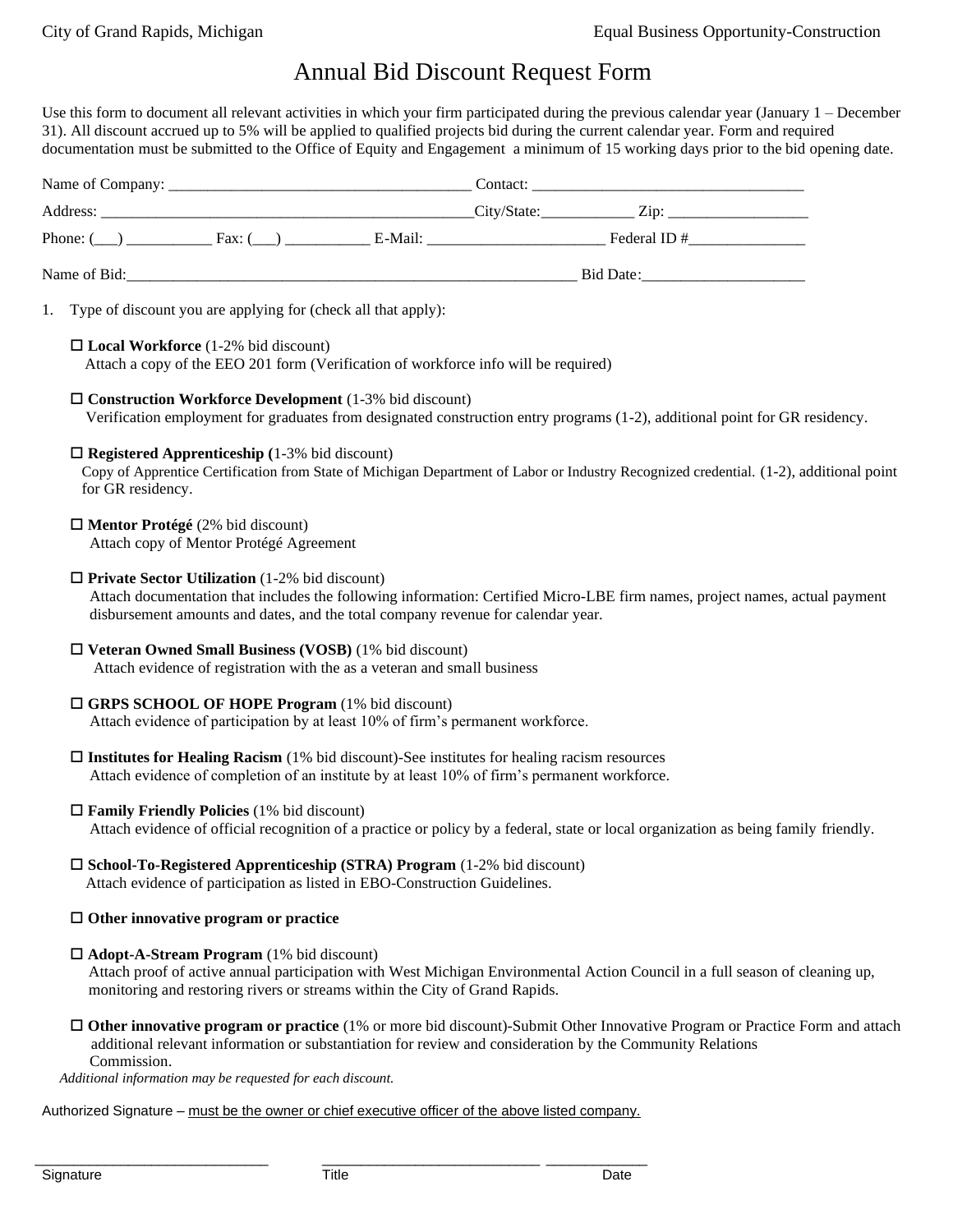City of Grand Rapids, Michigan Equal Business Opportunity-Construction

## **EEO 201**

(Please complete all sections of this form to ensure compliance.)

| Company Name:                                                                                       |       |           |    |           |                           | Federal Taxpayer ID:               |                                                             |    |                                          |            |            |           |      |
|-----------------------------------------------------------------------------------------------------|-------|-----------|----|-----------|---------------------------|------------------------------------|-------------------------------------------------------------|----|------------------------------------------|------------|------------|-----------|------|
| Address:                                                                                            |       |           |    |           |                           |                                    |                                                             |    |                                          |            |            |           |      |
| Phone Number:<br>Fax Number:                                                                        |       |           |    |           | Type of Service Provided: |                                    |                                                             |    |                                          |            |            |           |      |
| EEO Officer:<br>General Manager:<br>Phone:<br>Phone:                                                |       |           |    |           |                           |                                    |                                                             |    |                                          |            |            |           |      |
| Relative MSA:                                                                                       |       |           |    |           |                           |                                    | Are You Applying for a Tax Abatement?<br>YES or NO (Circle) |    |                                          |            |            |           |      |
|                                                                                                     |       |           |    |           |                           | <b>Current Permanent Workforce</b> |                                                             |    |                                          |            |            |           |      |
| <b>EEO JOB CATEGORY</b>                                                                             | Total | <b>WM</b> | WF | <b>BM</b> | <b>BF</b>                 | HM                                 | HF                                                          | AM | AF                                       | <b>NAM</b> | <b>NAF</b> | $M/O$ $M$ | M/OF |
| Officials/Managers                                                                                  |       |           |    |           |                           |                                    |                                                             |    |                                          |            |            |           |      |
| Professionals                                                                                       |       |           |    |           |                           |                                    |                                                             |    |                                          |            |            |           |      |
| Technicians                                                                                         |       |           |    |           |                           |                                    |                                                             |    |                                          |            |            |           |      |
| <b>Sales Workers</b>                                                                                |       |           |    |           |                           |                                    |                                                             |    |                                          |            |            |           |      |
| <b>Administrative Support</b>                                                                       |       |           |    |           |                           |                                    |                                                             |    |                                          |            |            |           |      |
| Craft Workers                                                                                       |       |           |    |           |                           |                                    |                                                             |    |                                          |            |            |           |      |
| Operatives<br>(Semi-Skilled)                                                                        |       |           |    |           |                           |                                    |                                                             |    |                                          |            |            |           |      |
| Laborers<br>(Unskilled)                                                                             |       |           |    |           |                           |                                    |                                                             |    |                                          |            |            |           |      |
| Service Workers                                                                                     |       |           |    |           |                           |                                    |                                                             |    |                                          |            |            |           |      |
| <b>Total Workforce</b><br>I                                                                         |       |           |    |           |                           |                                    |                                                             |    |                                          |            |            |           |      |
| Workforce within Grand Rapids City Limits<br>%<br>Number<br>Percentage<br>Of total workforce        |       |           |    |           |                           |                                    |                                                             |    |                                          |            |            |           |      |
| Employees who are City of Grand Rapids Residents<br>%<br>Number<br>Percentage<br>Of total workforce |       |           |    |           |                           |                                    |                                                             |    |                                          |            |            |           |      |
| Employees who are City of Grand Rapids Residents<br>AND who are GTA Residents                       |       |           |    | Number    |                           |                                    | $\%$<br>Percentage<br>Of City residents                     |    |                                          |            |            |           |      |
| Veteran Employees                                                                                   |       |           |    |           | Number                    |                                    |                                                             |    | $\%$<br>Percentage<br>Of total workforce |            |            |           |      |
| Disabled Employees                                                                                  |       |           |    | Number    |                           |                                    | $\%$<br>Percentage<br>Of total workforce                    |    |                                          |            |            |           |      |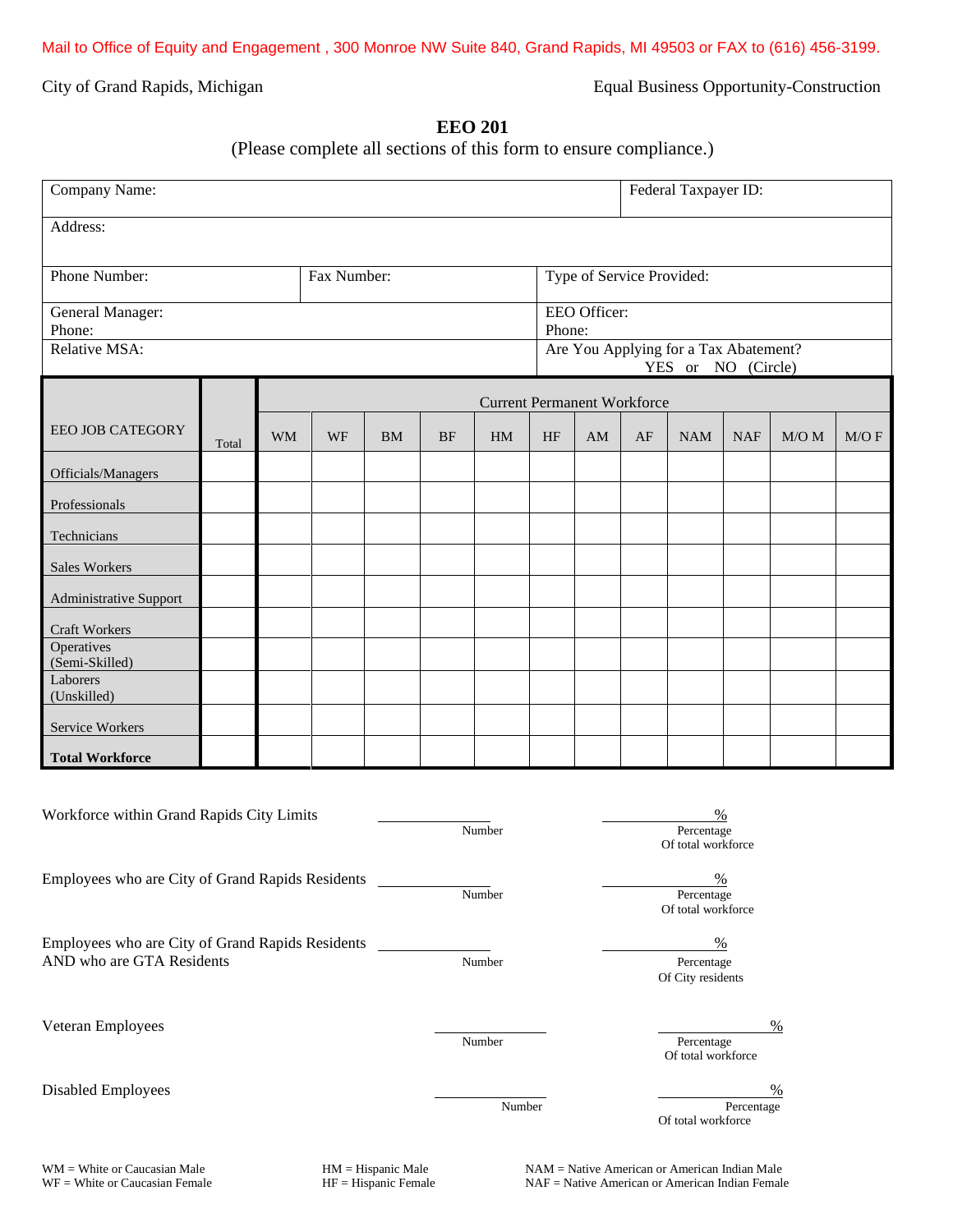|                                                                                                                                                                                                                                | <b>Bid Discount Request Form</b> | <b>Other Innovative Program or Practice</b> |                                                                                                                                     |
|--------------------------------------------------------------------------------------------------------------------------------------------------------------------------------------------------------------------------------|----------------------------------|---------------------------------------------|-------------------------------------------------------------------------------------------------------------------------------------|
| complete and attach your Annual Bid Discount Request Form.                                                                                                                                                                     |                                  |                                             | If you are requesting a bid discount in the area of Other Innovative Program or Practice for Enriched Lives or Clean Environment    |
| 1.                                                                                                                                                                                                                             |                                  |                                             |                                                                                                                                     |
|                                                                                                                                                                                                                                |                                  |                                             |                                                                                                                                     |
|                                                                                                                                                                                                                                |                                  |                                             | Phone: $(\_\_)$ Fax: $(\_\_)$ Fax: $(\_\_)$ E-Mail: $\_\_$                                                                          |
| 2. Type of Other innovative program or practice bid discount you are applying for (check all that apply):                                                                                                                      |                                  |                                             |                                                                                                                                     |
| $\Box$ Enriched Lives                                                                                                                                                                                                          |                                  | $\Box$ Clean Environment                    |                                                                                                                                     |
| Answer the following questions:                                                                                                                                                                                                |                                  |                                             |                                                                                                                                     |
| What is the direct impact on the City of Grand Rapids?<br>3.                                                                                                                                                                   |                                  |                                             |                                                                                                                                     |
|                                                                                                                                                                                                                                |                                  |                                             |                                                                                                                                     |
|                                                                                                                                                                                                                                |                                  |                                             |                                                                                                                                     |
|                                                                                                                                                                                                                                |                                  |                                             |                                                                                                                                     |
|                                                                                                                                                                                                                                |                                  |                                             |                                                                                                                                     |
| 4.                                                                                                                                                                                                                             |                                  |                                             |                                                                                                                                     |
|                                                                                                                                                                                                                                |                                  |                                             |                                                                                                                                     |
| 5.<br>Lives or Clean Environment?                                                                                                                                                                                              |                                  |                                             | How does this program or practice further the goals of the City's Mission Statement and Sustainability Plan in the area of Enriched |
|                                                                                                                                                                                                                                |                                  |                                             |                                                                                                                                     |
|                                                                                                                                                                                                                                |                                  |                                             |                                                                                                                                     |
| What is the benefit to the local citizens of Grand Rapids?<br>6.                                                                                                                                                               |                                  |                                             |                                                                                                                                     |
|                                                                                                                                                                                                                                |                                  |                                             |                                                                                                                                     |
| What was the level of employee participation by company?<br>7.                                                                                                                                                                 |                                  |                                             |                                                                                                                                     |
| 8.<br>Is the program or practice verifiable by a third party? $\Box$ No $\Box$ Yes, name and contact information                                                                                                               | Title                            |                                             |                                                                                                                                     |
|                                                                                                                                                                                                                                |                                  |                                             | <u> 1989 - Jan James James James James James James James James James James James James James James James James J</u>                |
| Address Andreas Address Address Address Andreas Address Address Address Address Address Address Address Address Address Address Address Address Address Address Address Address Address Address Address Address Address Addres |                                  |                                             |                                                                                                                                     |
| Is this a personal or a company wide initiative?<br>9.                                                                                                                                                                         |                                  |                                             |                                                                                                                                     |

10. You may attach additional relevant information for consideration.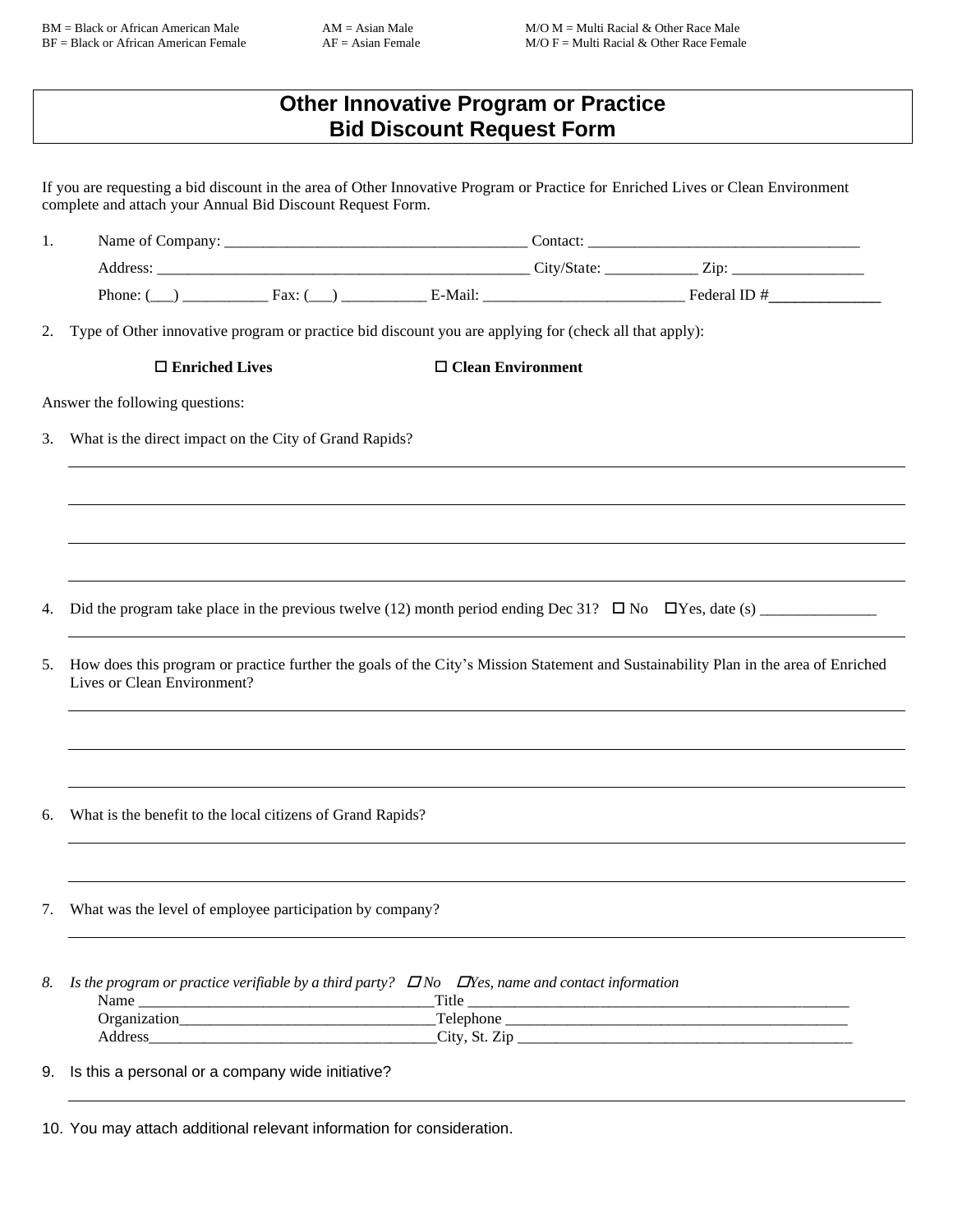# **INSTITUTES FOR HEALING RACISM RESOURCES**

### **Employers' Coalition, Institute for Healing Racism (IHR)**

Grand Rapids Chamber of Commerce Initiative Contact:..........Sonya Hughes, Diversity Programs Director Voice: .............616.771.0321. Website:........[.www.grandrapids.org](http://www.grandrapids.org/)

## **Grand Rapids Area Center for Ecumenism (GRACE)**

*Faith-Based Institute for Healing Racism (FBIHR); Community Institute for Healing Racism (CIHR)* Contact:..........Rev. David Baak Voice: .............616-774-2321 Website:........[.www.graceoffice.org](http://www.graceoffice.org/)

#### **Inclusion Solutions**

Institutes for Sharing My Story, **ISMS™**, an Institute for the Healing of Racism Contact:..........Louis L. Barnes III Voice: .............616-281-3865 Website:........[.http://www.4isms.com](http://www.4isms.com/)

### **Institute for Healing Racism - Grand Rapids**  Contact:..........Gloria Holmes

Voice: .............616-732-9267

#### **Diversity Learning Center**

Contact:..........Bob & Alicia Woodrick Voice: .............616-234-3390 Website:.........[www.grcc.edu/?PageID=1112](http://www.grcc.edu/?PageID=1112)